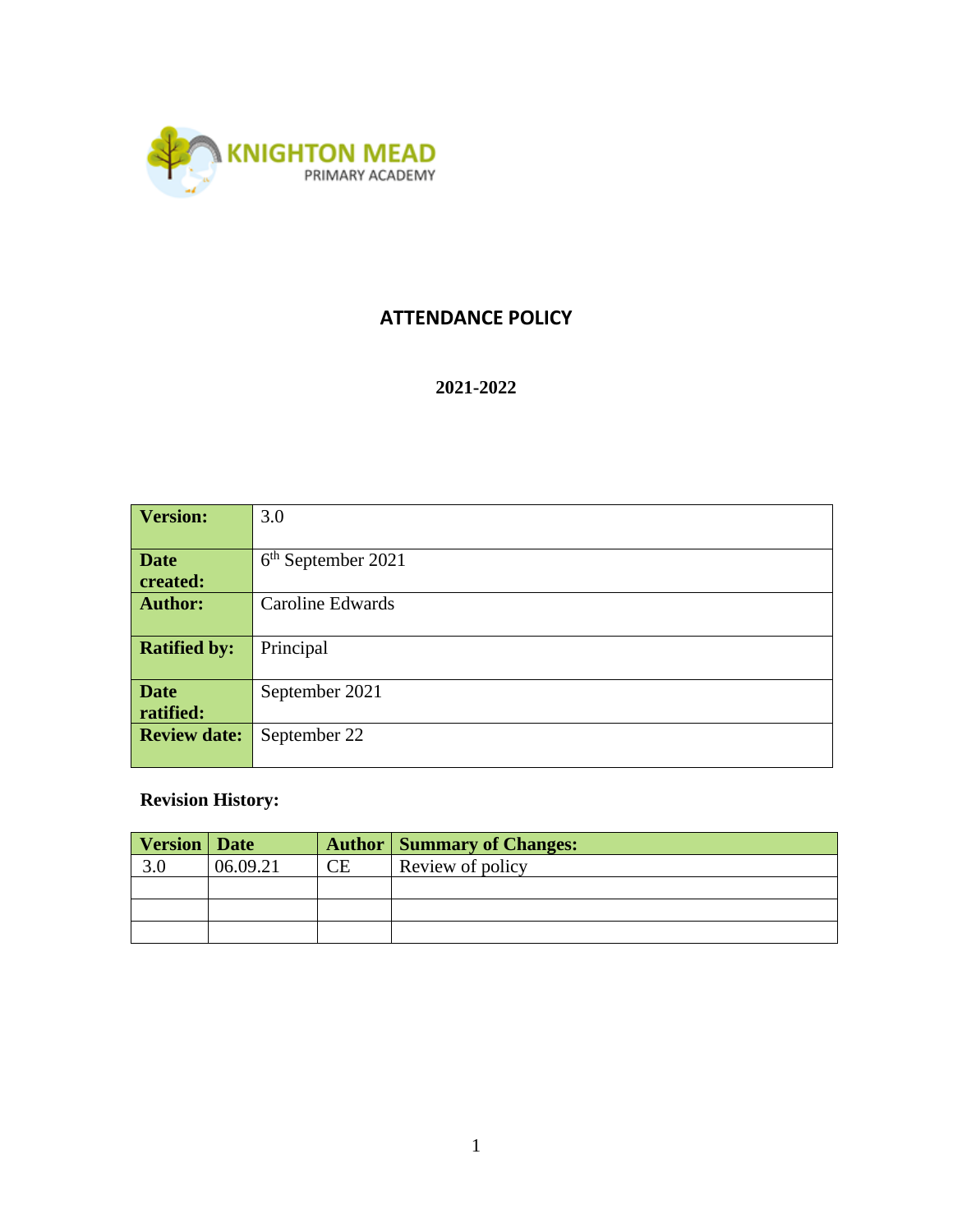#### Attendance

Regular and punctual school attendance is important. Pupils need to attend school regularly if they are to take full advantage of the educational opportunities available to them by law. Knighton Mead Primary Academy fully recognises its responsibilities to ensure pupils are in school and on time; therefore, having access to learning for the maximum number of days and hours. It is the attendance officer's responsibility to work with staff, governors, pupils, and their families to monitor, consolidate and improve pupils' attendance and punctuality.

## Aims and Objectives

Although parents/carers have the legal responsibility for ensuring their child's good attendance, the Principal and Academy Councilors at our school work together with other professionals and agencies to ensure that all pupils are encouraged and supported to develop good attendance and punctuality habits. This attendance policy ensures that all staff and Academy Councilors in our school are fully aware of and clear about the actions necessary to promote good attendance and punctuality.

Through this policy, we aim:

- To reach a target set by the school and Education Welfare Service, of at least 96% average attendance over the school year
- To help each pupil to achieve 'above average' attendance of 98%
- To reduce the number of 'persistent absentees' and to work with identified families to address issues preventing good attendance
- •To provide children with a lifelong, positive attitude to school that begins with good attendance and punctuality
- To establish good habits ready for the workplace
- To closely monitor the attendance of every child and challenge parents who do not ensure their child attends regularly
- Work in partnership with pupils, parents, staff and the Education Welfare Service so that all pupils realise their potential, unhindered by unnecessary absence.

#### Principles

We believe that attendance and punctuality has a huge impact on the attitudes and attainment of children. When children miss time at school, they miss sections of learning; particularly if there is an introduction to a subject or a new topic. Missing time can be very disruptive for the child, for the teacher and the rest of the class.

We will emphasise the importance of good attendance and punctuality as soon as children start school. If a child who has a place in Nursery has not attended for 5 consecutive sessions, without reasonable explanation, they will receive a letter to explain that that their attendance is a concern.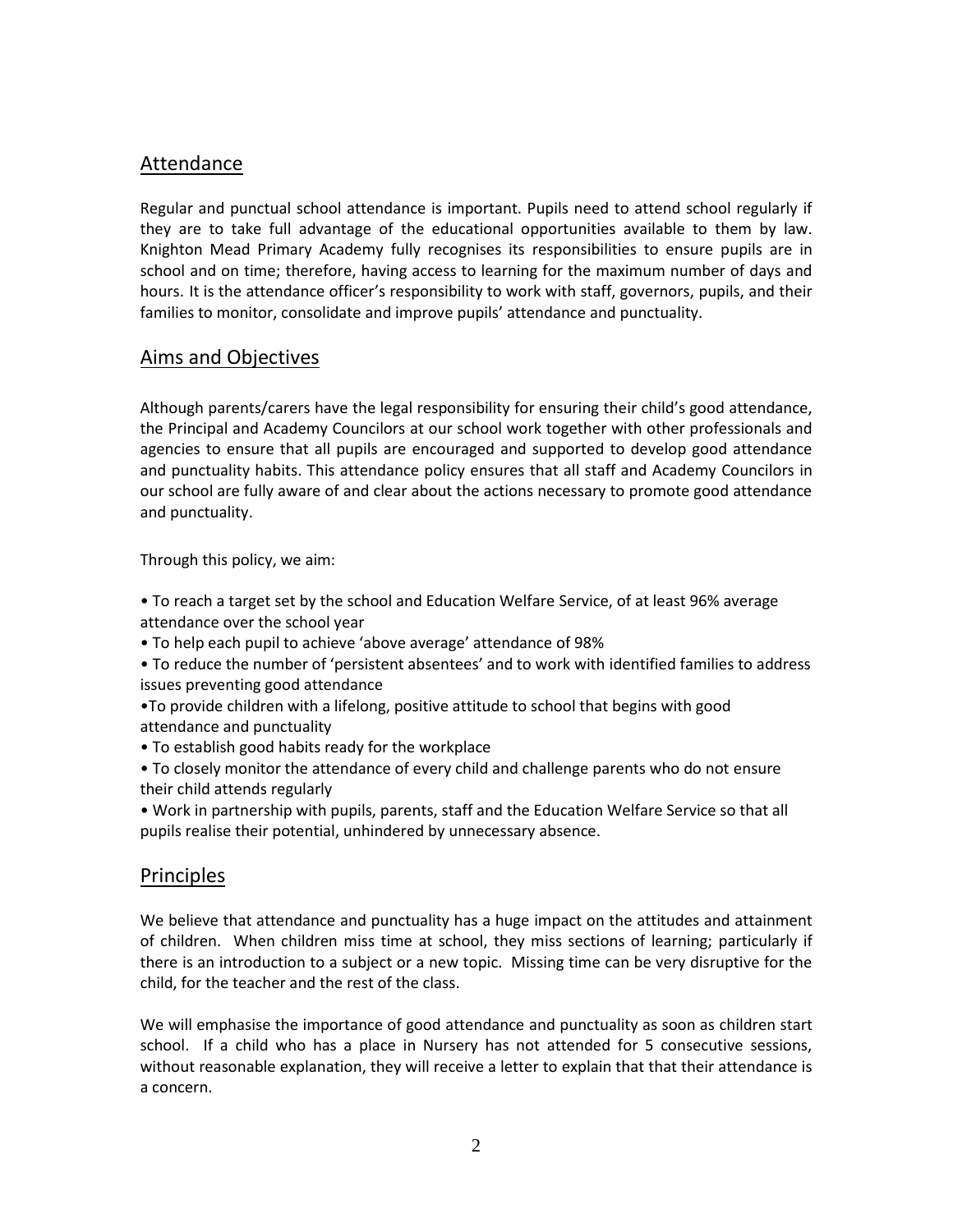If a child has more than 20 continuous days of absence and parents are not able to provide medical evidence or a reasonable justification, the child will be removed from roll in line with Leicester City Council procedures. Parents will then need to reapply through the admissions process if they wish their child to return to Knighton Mead Primary Academy.

## Monitoring

Teachers will take responsibility for the day-to-day monitoring of attendance in their class. The attendance officer will make an initial phone call home to request a reason for absence for any child who is not marked as present on the register. We will provide training for new staff completing registers so that they are completed accurately and consistently to assist with the monitoring process. It is the responsibility of the Attendance Officer to examine data on absences and she will update the Principal and Academy Councilors regularly. Poor attendance (below 96%) will be followed up in person, by telephone or by letter after a discussion with the child's class teacher to find out if there are reasons for the absences. We will also make clear that we expect an explanation for absences every time and for every effort to be made when getting children to school. We will always endeavour to help parents / carers who are having difficulties in getting children to school and have a Removing Barriers to Learning Team to support with this.

Any absences that continue to cause concern and that cannot be explained by the class teacher or parents / carers will be referred to the Educational Welfare Service (EWS). Cases are also referred to the EWS where attendance is authorised by parents / carers but is still a cause for concern; for example, due to regular absences, when a child is regularly ill on a Monday or a Friday, or when a phone call is made to say a child is ill but they are seen out. The Academy Council will receive a report on attendance at their termly meetings and will be made aware of any initiative that is going on to raise the profile of good attendance.

## Attendance Bands

At Knighton Mead Primary Academy, we strive for all children to achieve their full academic potential and aim for 100% attendance. Our clarification of the different attendance bands are as follows:

100%-Outstanding

98.01%-99.9% (with no unauthorised absence) – Excellent

96.01%-98% (with no unauthorised absence) – Good

90%-96%- concerns/requires improvement (acknowledge where attendance is improving) 90% and below - persistent absentee (acknowledge where attendance is close to 90% and improving)

#### Keeping Children Safe in Education

At Knighton Mead Primary Academy, it is our legal responsibility to ensure that every child is safe and receives a suitable education. If we have not received a reasonable explanation for a child's absence; have reasonable grounds to doubt an explanation received; or have been unable to contact a parent or carer to explain an absence, a 'safe and well' check will be carried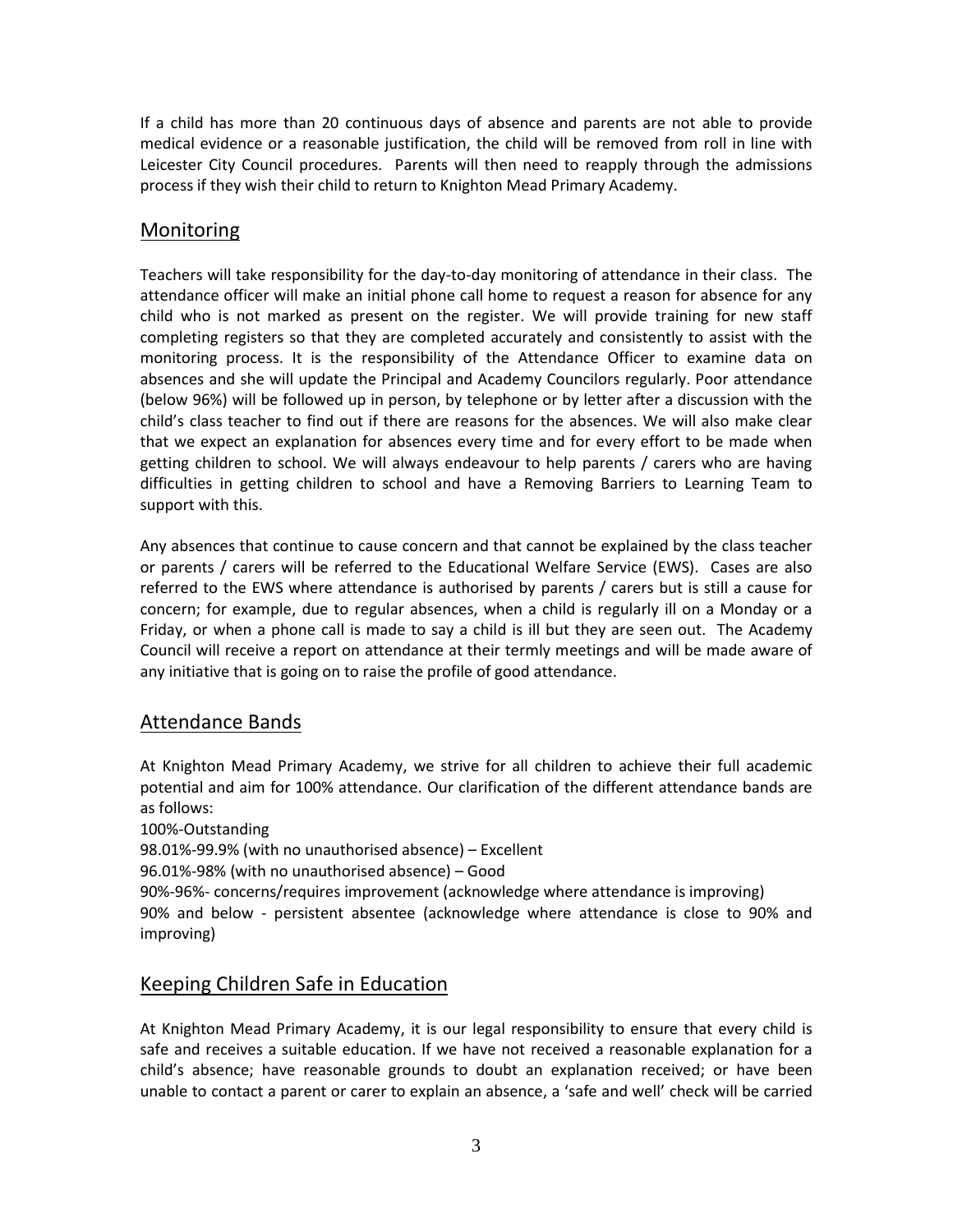out to the child's home address. This will be undertaken by either the attendance officer accompanied by another member of staff or by the Education Welfare Officer or member of the Police.

It is our legal responsibility to ensure that no children are missing from education under the guidance of the 'Keeping Children Safe in Education' legislation. Through regular and effective information sharing between parents, schools and local authority, we will strive to ensure that all children are accounted for and receiving a suitable education.

#### Persistent Absentees

Persistent Absentees are defined as children with an attendance percentage below 90%. This is equivalent to having one day off every two weeks. Persistent Absentees miss significant amounts of their education and are in danger of falling behind. These children will be monitored monthly by the EWS and Attendance Officer to ensure support and strategies are put into place to help improve their attendance. It is important to remember that there are only 39 school weeks in a year and it is vital that we make each of these count.

#### Authorised versus Unauthorised Absence

Authorised absence is when a child is genuinely too ill to attend school. Parents will be asked to provide evidence of an illness once a child has been away for more than two days.

Evidence will usually be an appropriate prescription, text message or appointment card (for their child with the correct date). We do not expect a letter from a doctor. Medical appointments that cannot be made outside of school hours are also authorised – the school will request a copy of the appointment letter. We expect parents to bring children to school before or after an appointment where possible. We expect parents to make routine doctor and dentist appointments outside of the school day. The school may also take account of and authorise other significant and infrequent absences; such as, bereavements.

In order to meet the demographic of our Academy, we authorise up to 1 day of religious observance a year. These days must be requested in advance in order to ensure registers are accurate reflection of the absence.

Keeping your child off for any other reason is unauthorised. We will not authorise absences that could have been avoided and are unnecessary.

## Punctuality

It is vital that children arrive to school on time each day. Children are expected to arrive between 8:40 and 8:50am. Any children arriving after this time, must report to the school office and sign in electronically. This will alert the Attendance Officer of their time of arrival and reason for lateness. Starting the school day on time is very important, any child arriving after the gates have closed miss the vital settling in period and our Everyday Calculations.

• Academy gates open at 8.40am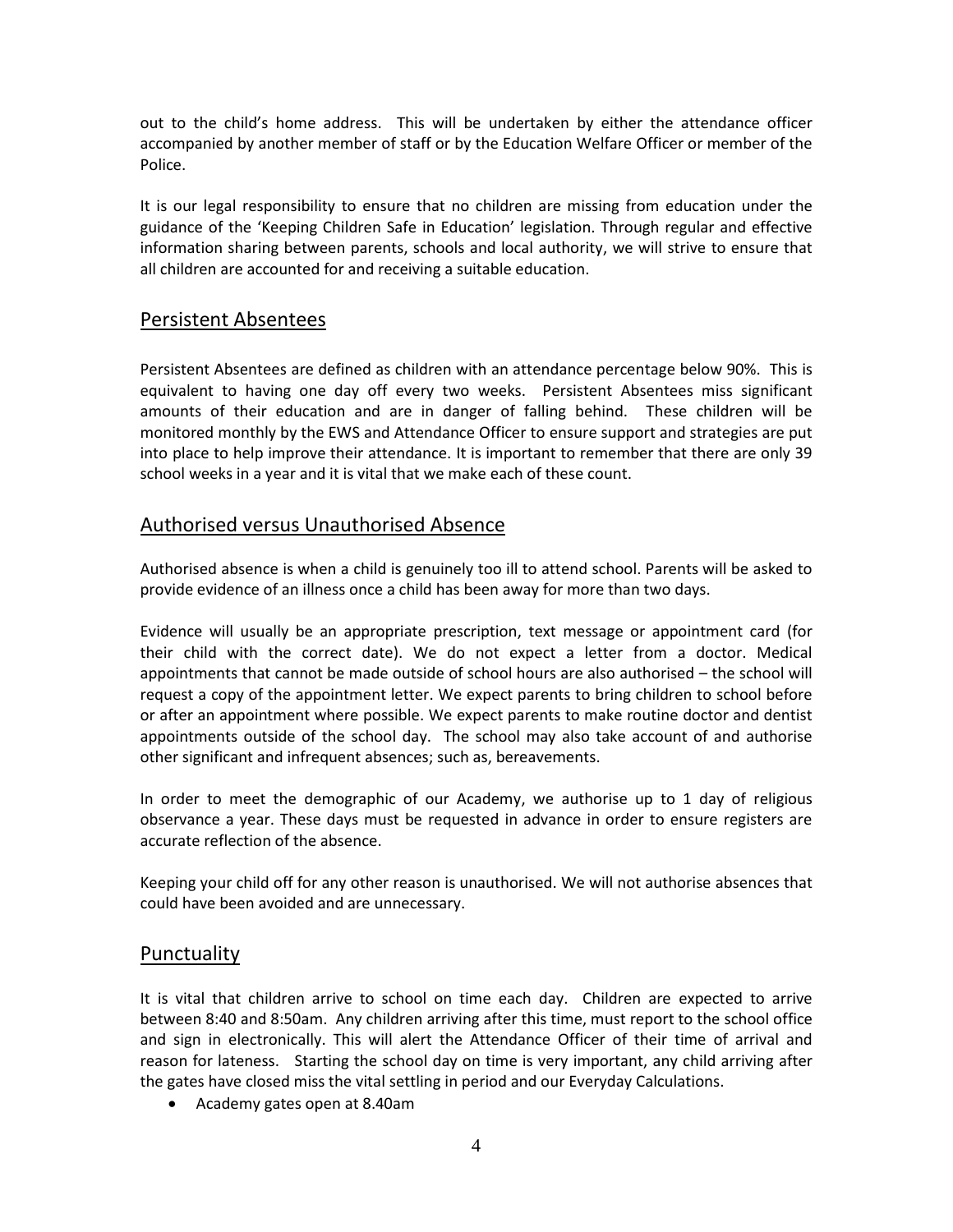- Registration at 8.50am
- Late registration code (L) between 8.51-9.25am
- Unauthorised lateness code (U) given after 9.25am giving unauthorised absence for the morning session

#### Early Collection at Knighton Mead Primary Academy

At Knighton Mead Primary Academy, we are encouraged to formalise the process for parents and carers who may collect their children during the school day. Through parents electronically signing their child out. It will alert the Attendance officer of their reason for leaving school early and their time of departure.

Parents and carers will be requested to:

- Report to staff in reception
- Wait in reception patiently while a member of staff collects their child from the classroom
- Sign their child out electronically providing an explanation and time of their early collection.

#### Leave of Absence in Term Time

Holidays in term time will not be authorised. We follow new government legislation with regards to absence requests for children in term time. The legal reference states that schools should not authorise leave of absence unless both of the following apply:

1. The Head Teacher/Principal considers that there are exceptional circumstances relating to the application **AND**

2. An application has been made in advance by the parent

Where a child has a sustained leave of absence for a holiday or has a pattern of unauthorised leave of absence, you may either be issued with a Penalty Notice of £120 per parent per child (reduced to £60 if paid within 21 days) or, your case could be referred by the Local Authority (Leicester City Council) directly to the Magistrates' Court.

Requests for compassionate leave will be judged on an individual case basis. Parents / carers must request permission for any leave of absence and must complete the leave of absence request form. If any member of staff believes that a child is absent because of a holiday, the EWS will be asked to make a home visit. A suspected holiday will also incur a penalty notice and it will be up to the parents / carers to prove otherwise once the penalty notice is issued.

#### Incentives

At Knighton Mead Primary Academy, we recognise the importance of building good habits of attendance and support the children in doing so. To raise the profile of good attendance and punctuality, we offer several rewards and incentives: